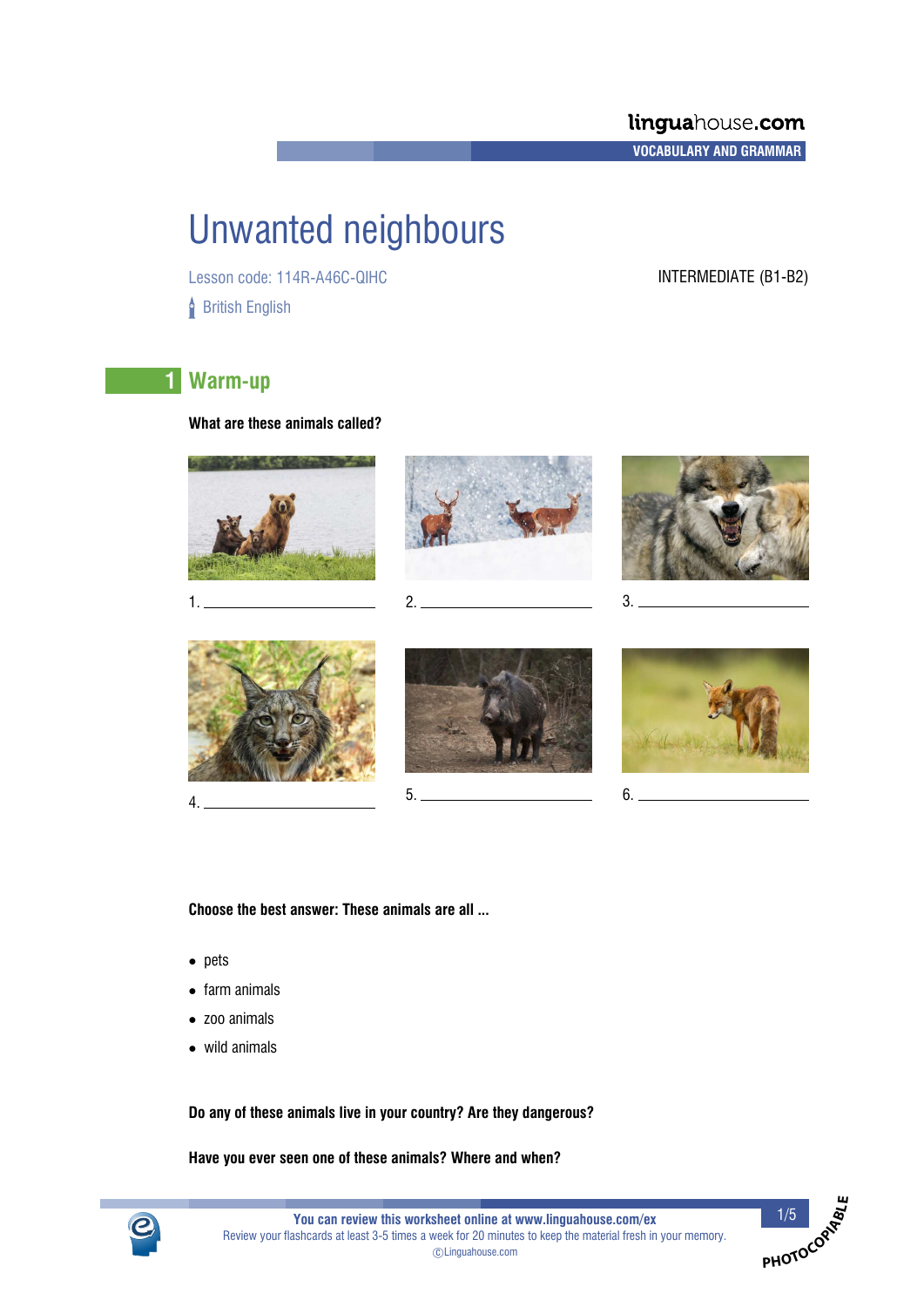## **2 Reading for main idea**

**You're going to read an article called "Wild boars: new neighbours in the city of Genoa." First, skim the text quickly to understand the main ideas and how the information is organised. Then cover the text and tell your partner 3 things that you remember from the article. Do you remember the same things?**

**The sentences below are missing from the article. Match each sentence with a numbered space in the text.**

- a. Across the country, wild boar numbers have risen from 600,000 to 1 million over the past decade.
- b. After they left their farms, trees and forests quickly covered the land.
- c. Local people near Genoa say that the last truly wild boar in the area was hunted and killed in 1814.
- d. In 2018, hunters killed about 90 wild boars with permission from the city.
- e. Today, a family of wild boars live in the Albergo dei Poveri, a historic building in the city centre.

### **3 Reading for detail**

### **Read these sentences from the article and choose the best meaning for the words in bold.**

- 1. But while wild boars look **comically** out of place running through the city ...
	- a. like something in a comic book or animated cartoon
	- b. in a funny and surprising way
	- c. dangerously
- 2. From the 1950s onwards, more and more people **abandoned** the countryside and moved to the cities.
	- a. hated living in
	- b. destroyed
	- c. chose to leave forever
- 3. The "rewilding" of farmland has become a **controversial issue** in the region.
	- a. something that people argue about
	- b. something that the government needs to spend money on
	- c. something that might be happening in the future
- 4. Animal rights groups **oppose** the plans. They sometimes block the government's actions, sending people to find and care for the animals, and even give them names.
	- a. agree with
	- b. stop
	- c. argue against
- 5. ... they have not been able to agree on a solution that **balances** the need for public safety and health with the needs of the wild boars.
	- a. considers two different points of view
	- b. seems like the easiest
	- c. doesn't cost much money



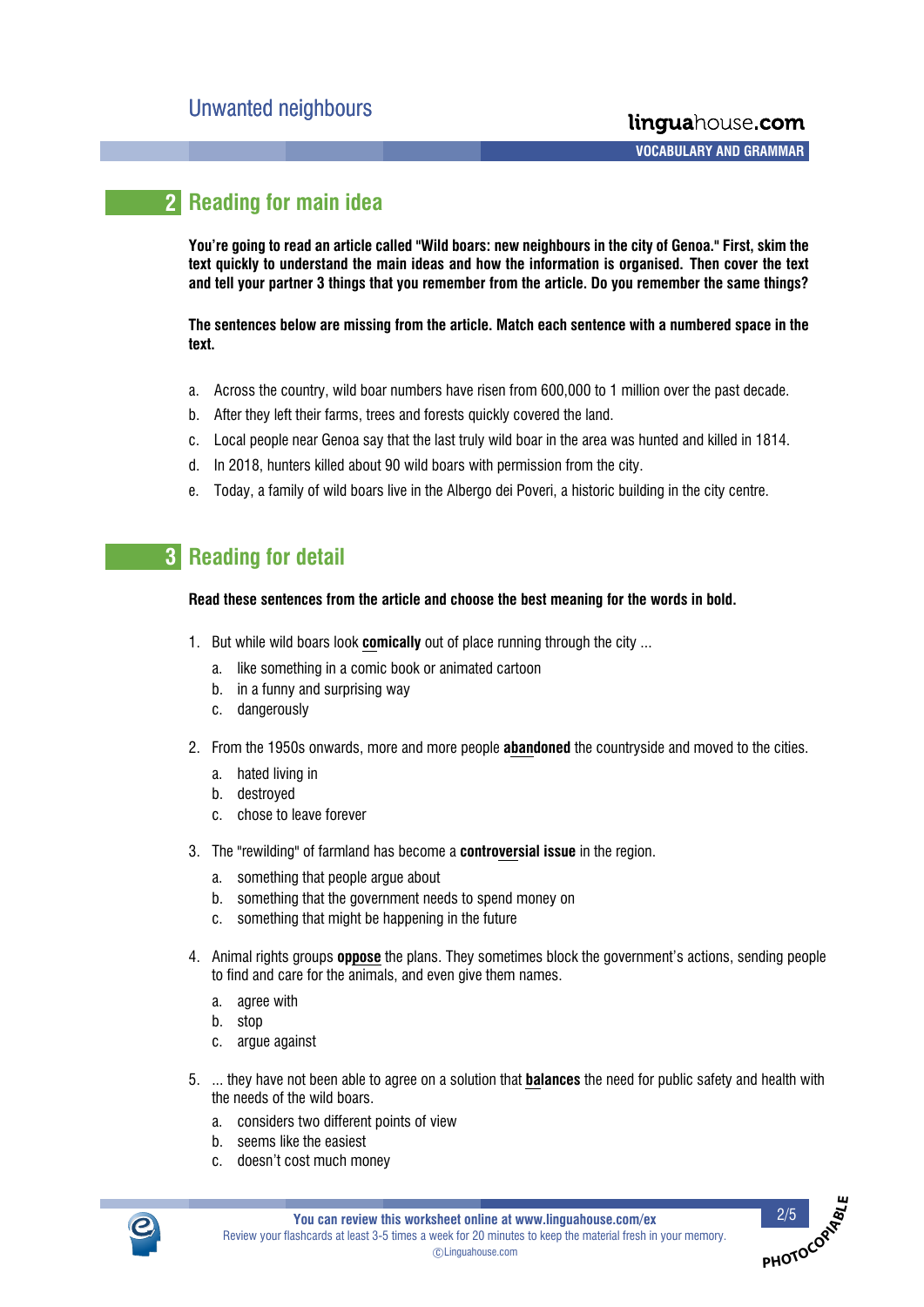## THE CONVERSATION **Wild boars: new neighbours in the city of Genoa**

### **Adapted from The Conversation**

Near the Ponte Gerolamo Serra (a bridge in the Italian city of Genoa), a small group of people were standing by the river wall. What were they looking at? A family group of wild boars  $-$  the adults resting in the shade while the young ones looked for food.

In any other place, this might seem surprising. But in some parts of Italy, the population of wild boars has been increasing so quickly that this sight is now common. . . . . . . . . . . . . . . . . . . . . . . . . . . . . . . .

. . . . . . . . . . . . . . . . . . . . . . . . . . . . . . . . . . . . . . . . . (1)

But while wild boars look comically out of place running through the city, they are there as a natural result of the way people have moved – and the wars they have fought  $-$  over recent history.

Wild boars used to live all over Europe, but disappeared from many places during the 18th and 19th centuries. This was the result of competition with humans for space and resources and, of course, hunting. Wild boars can be very dangerous but in fact people used to hunt them because they enjoyed the challenge. ......................... . . . . . . . . . . . . . . . . . . . . . . . . . . . . . . . . . . . . . . . . . (2)

After more than a century, wild boars began to return to parts of northern Italy. During World War I (1914-1918), fighting in the south-east of France pushed more animals back into Italy, over the mountains.

Although hunters also brought more wild boars in from other places to add to the local population, the increase in the boar population was mainly natural. From the 1950s onwards, more and more people abandoned the countryside and moved to the cities.

. . . . . . . . . . . . . . . . . . . . . . . . . . . . . . . . . . . . . . . . . (3) This "rewilding" has become a controversial issue in the region. Many environmental organisations consider the return to "wilderness" a success. But others are worried that people have lost their traditional knowledge of how to manage the countryside.

The province of Genoa has one of the highest

populations of wild boars in Italy, with around 25 boars per 10km<sup>2</sup>. Rewilding has brought forested areas nearer the city limits, making the line between countryside and city less clear. Boars have moved into city spaces in Genoa, attracted by the food waste created by humans.

In 2009, one boar made his home at Righi on the outskirts of Genoa. "Pierino" became a celebrity, and people used to visit him regularly to feed him the Italian bread *focaccia*. . . . . . . . . . . . . . . . . . . . . .

. . . . . . . . . . . . . . . . . . . . . . . . . . . . . . . . . . . . . . . . . (4)

But while people often record and share the boars' activities on social media, the local city government have become worried about the dangers of having so many wild boars in close contact with people. Wild boars have caused traffic accidents, and have attacked dogs and even people when protecting their young. The local government in Genoa has made plans to reduce the number of animals in the city, including forced removals, sterilisation, increased attention to garbage disposal and hunting. . . . . . . . . . . . . . . . . . . . . . . . . . . . . . . . . . . . . . . . . . . . . . . . . . . . . . . . . . . . . . . . . . . . . . . . . . . . . . (5)

Not everyone agrees with these actions. Animal rights groups oppose the plans. They sometimes block the government's actions, sending people to find and care for the animals, and even give them names. But many residents are unhappy with the animals living in the city, and have asked the council for help with the boar problem.

The city of Genoa continues to discuss this problem, but so far, they have not been able to agree on a solution that balances the need for public safety and health with the needs of the wild boars.

Meanwhile, the animals themselves sleep and feed under the Ponte Gerolamo Serra, bringing a little of the wilderness into the city.

*by Robert Hearn, Assistant Professor in Human Geography, University of Nottingham , September 20, 2018*



**PHOTOCO**O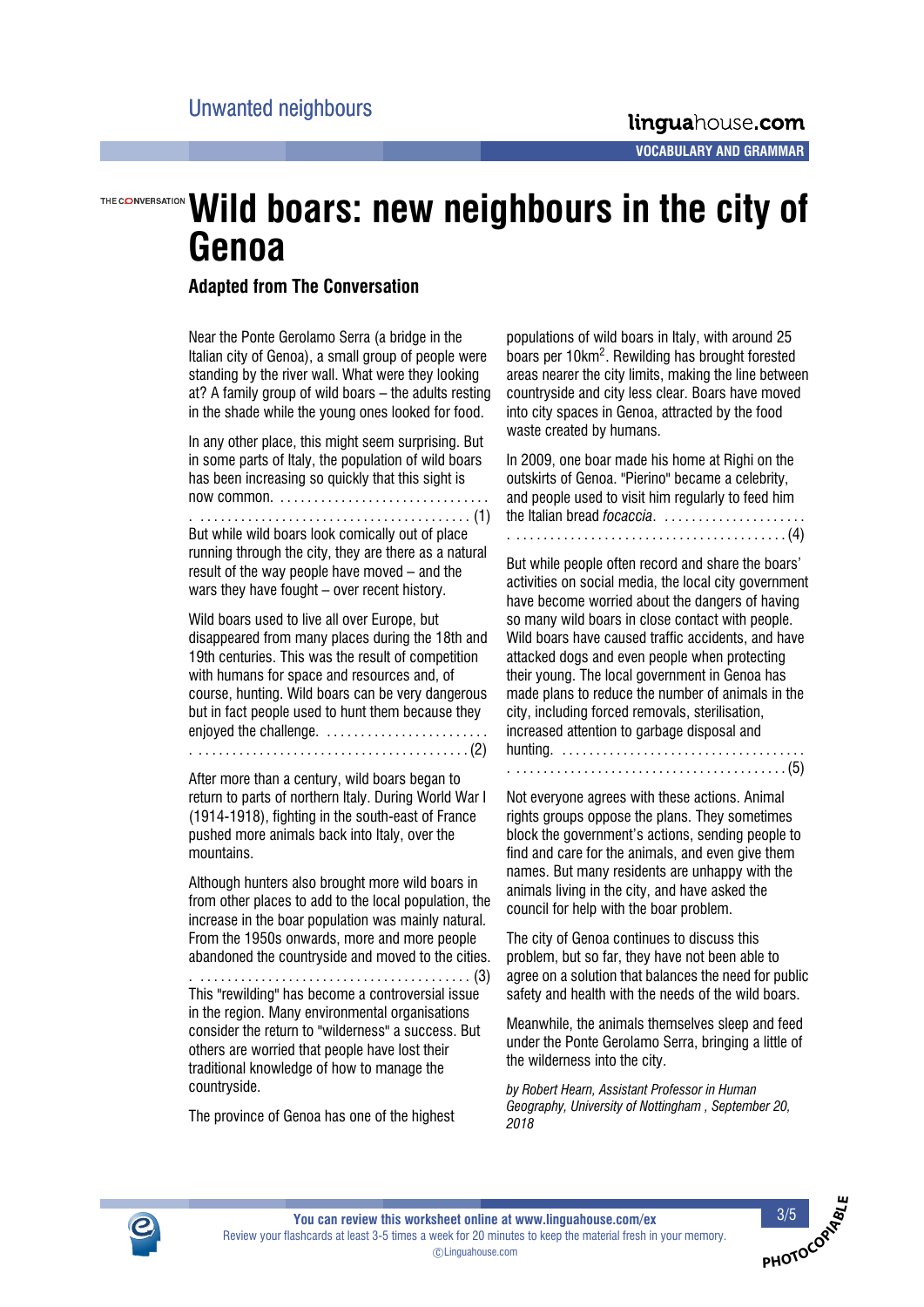### **4 Grammar: Mixed tenses**

#### **Look at these sentences from the article. Match the verbs in bold to the correct tenses and rules below:**

- 1. In 2009, one boar **made** his home at Righi on the outskirts of Genoa. "Pierino" **became** a celebrity ...
- 2. ... people **used to visit** him regularly to feed him the Italian bread *focaccia*.
- 3. But while people often **record** and **share** the boars' activities on social media ...
- 4. ... the local city government **have become** worried about the dangers of having so many wild boars in close contact with people.
- 5. Wild boars **have caused** traffic accidents, and have attacked dogs ...
- a. We use **used to + infinitive** to talk about repeated actions in the past that no longer happen.
- b. We use the **past simple** to talk about completed events at a specified time in the past.
- c. We use the **present perfect simple** to talk about recently completed events or changes that have a connection with the present.
- d. We also use the **present perfect simple** to talk about something that happened at an unspecified time in the past.
- e. We use the **present simple** to talk about present repeated actions or permanent states.

### **5 Practice**

**Complete the summary of the article using the verbs in brackets in one of these forms. In two of the** gaps, two forms are correct – write them both.

- present simple
- present perfect
- past simple
- used to  $+$  infinitive

| A long time ago, wild boar $\sqrt{ }$ (live) in the countryside in Europe. People                             |  |
|---------------------------------------------------------------------------------------------------------------|--|
| $\frac{2}{\pi}$ (enjoy) hunting them but they $\frac{3}{\pi}$ (kill) the last boar in Italy around two        |  |
| hundred years ago. The boars $\_\_$ (return) to northern Italy in the 20th century for three                  |  |
| reasons. The first reason is that they $\frac{5}{2}$ (come) to get away from fighting in France in the        |  |
| First World War. The second reason is that hunters $\frac{1}{2}$ equals 6 (bring) animals in from other areas |  |
| to increase the population. The third reason is that many people ______________7 (abandon) their farms in     |  |
| the 1950s. The countryside $\frac{8}{2}$ (change) since then, and woods and forests                           |  |
| $\frac{9}{2}$ (replace) farmland. The border between countryside and city $\frac{10}{2}$                      |  |
| (become) less clear, and wild boars _______________ <sup>11</sup> (start) to live in cities like Genoa. They  |  |
| $\frac{12}{12}$ (sleep) and $\frac{13}{13}$ (feed) in different places around the city. Some people           |  |
| $\frac{14}{2}$ (like) seeing the wild boars, but they $\frac{15}{2}$ (be) dangerous to cars and               |  |
| people. The city government $\frac{16}{200}$ (discuss) a number of different solutions to these               |  |
| problems, but $\frac{17}{12}$ (not find) the right one yet.                                                   |  |



**PHOTOCO**RALLE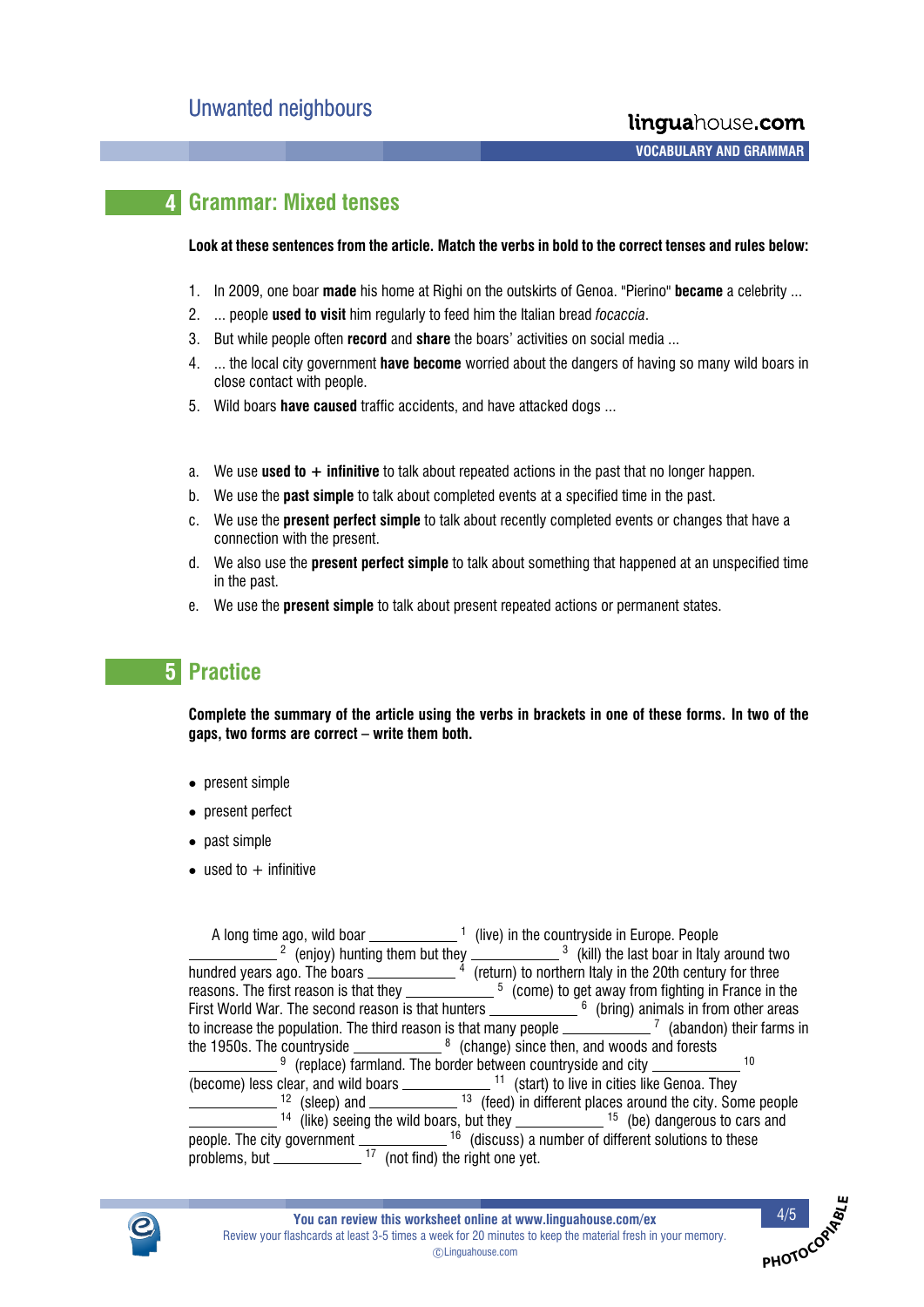## **6 Role play**

**Work in groups. These three people are meeting to discuss the problems wild boars are causing and to find a solution. You are going to roleplay the meeting. Before the meeting, look again at the article and use the information to prepare your ideas. Invent details if you need to, to make your point. At the end of the meeting, make a decision together about the best solution.**

- a. You are a resident of Genoa, and you see wild boars every day. You think they are dangerous. (Be ready to explain why you think boars are dangerous and what solution you think is best.)
- b. You are a member of an animal rights group. You want to protect the boars. (Be ready to explain why the boars should be protected and what solution you think is best.)
- c. You are a member of the city government. You need to make a decision about how to solve the boar problem. Be ready to listen to everyone's story and opinions and ask questions if you need to. Then, present the best solution in your opinion and explain why you have made this decision.



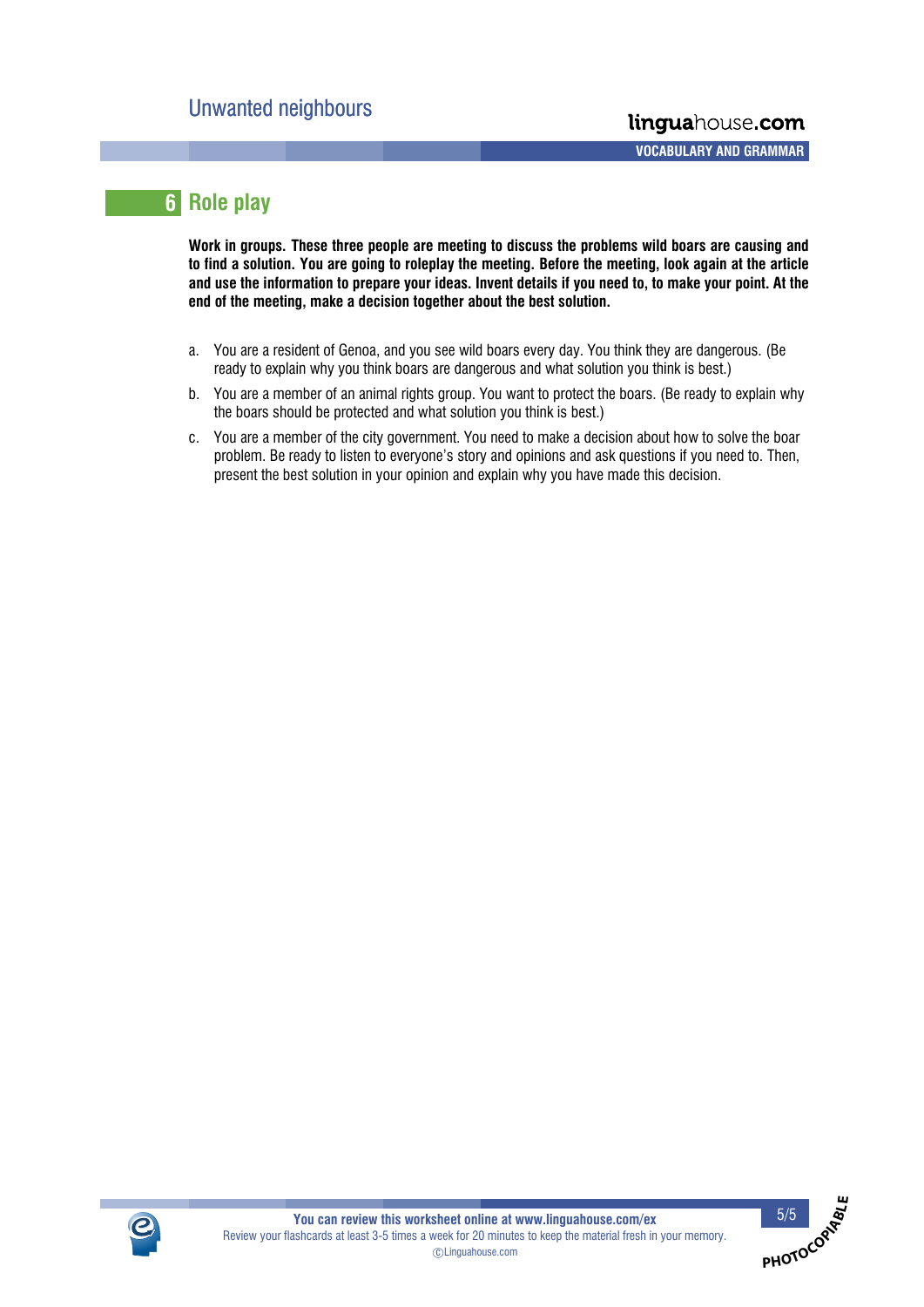linguahouse.com

**A A A A VOCABULARY AND GRAMMAR**

#### **1**- **Warm-up**

*Time: 10 mins. Do this as a whole class activity and make sure students can pronounce both singular and plural forms, as given below. Elicit which animals students think are dangerous to humans and why answers may vary, but bears and wolves are the most dangerous to humans. Encourage students to talk briefly about where and when they have seen any of these animals.*

1. bear/bears

- 2. deer/deer (the same form is used for singular and plural, as with fish and sheep)
- 3. wolf/wolves (the f changes to v for the plural form)
- 4. lynx/lynxes (a type of wild cat)
- 5. wild boar/wild boars
- 6. fox/foxes

*All are wild animals.*

*Optional extra: if your class needs extra support understanding the context to the reading, you could show them 30 seconds of the short video accompanying the lesson plan. Elicit that the boar is pushing a rubbish/wheelie bin around. It can probably smell the garbage inside and is trying to open the bin so it can find something to eat. It doesn't succeed in the video, but it might succeed after trying for a while. This will be a problem because it will leave garbage everywhere, which will smell bad and may make people sick.*

#### **2**- **Reading for main idea**

*Time: 15 mins. Skimming is an important exam skill – tell students they have a time limit of 3 minutes to complete this first reading of the text. It can be helpful to display a few enlarged copies of the text on the wall for students to stand and read for the time limit to support the idea of quick skimming. Students can start to confirm their understanding by returning to their seat (or covering the text) and, in pairs, each recalling three things from the article; there is no need to check if these ideas are right or wrong at this stage.*

*Students can then work alone to demonstrate their understanding of how the information is organised by adding the missing sentences. When checking answers with the class, encourage them to explain why they have chosen the position for each sentence this is also an important skill for reading and writing exams.* 1. a 2. c 3. b 4. e 5. d

#### **3**- **Reading for detail**

*Time: 10 mins. Working in pairs, students can use the context of the sentences from the article to choose the best meaning from the choices. Make sure students can pronounce all the words (stressed syllables have been underlined). You might also ask them to identify the part of speech for each item.* 1. b (adverb) 2. c (verb) 3. a (adj. + noun) 4. c (verb) 5. a (verb)

#### **4**- **Grammar: Mixed tenses**

*Time: 5 mins. Do this matching activity with the whole class.*

1. b 2. a 3. e 4. c 5. d

#### **5**- **Practice**

*Time: 10 mins. Students can work alone and then check answers in pairs before you go over the exercise with the whole class. Ask students to explain why they have selected each tense. Ensure that irregular forms like 5 and 6 are spelled correctly too. Some classes benefit from some extra support half-way through their working time 1 you could tell them that there are 2 x used to, 5 x past simple, 6 x present perfect and 4 x present simple.*